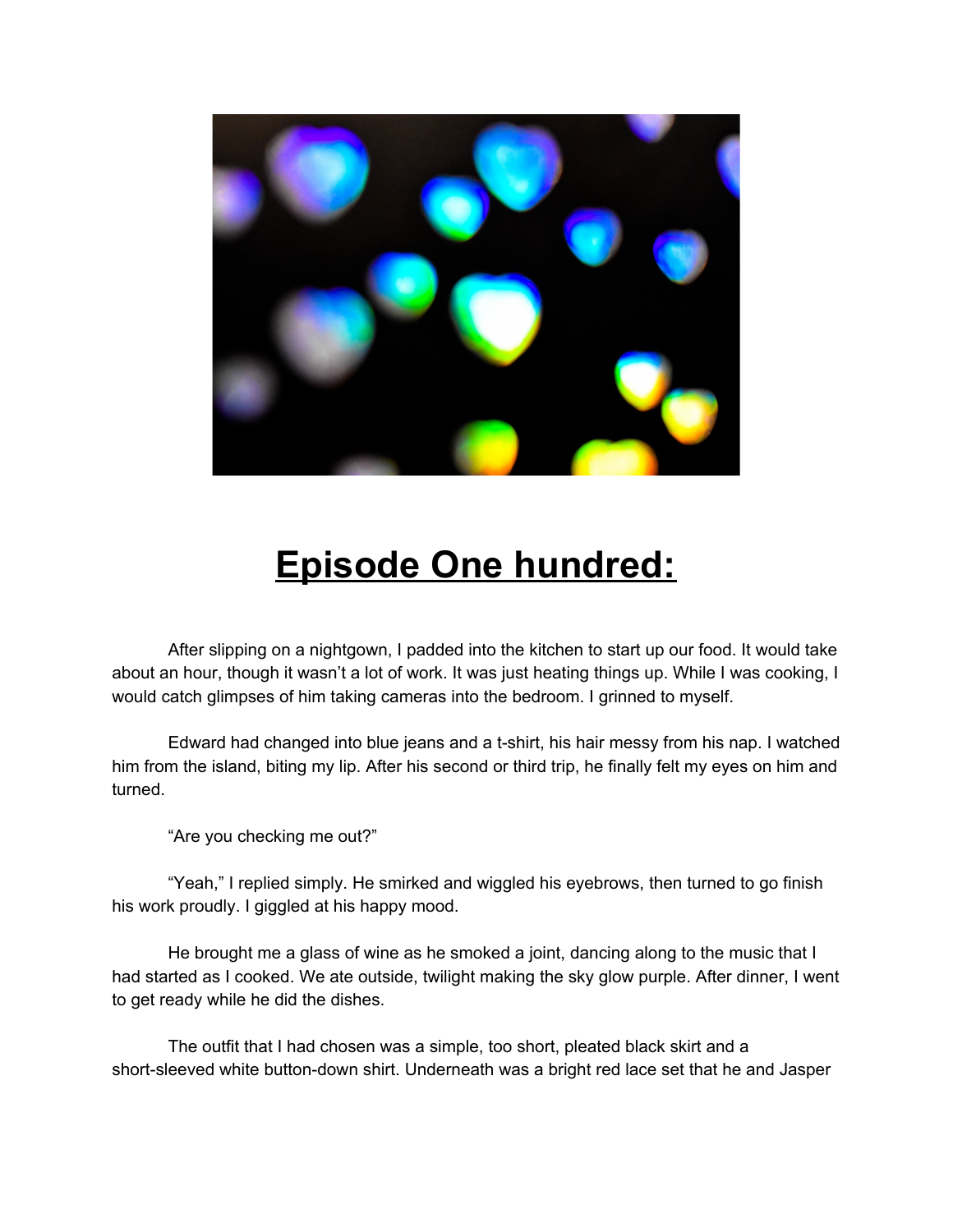had picked out for me when we were in Sydney at the mall. My new red heels matched, as did my bright red lipstick.

When I came out of the bathroom, I realized precisely what he had set up. There were several cameras positioned around the room facing a chair that was in front of the glass wall so that the mountains were the background. The room was lit by dozens of candles. My laptop was on his dresser, a speaker set up to play my music.

"So, you're going to send Jasper a video of us fucking from seven different angles?" I teased as I turned on the playlist. The first song wasn't the one that I wanted to dance to, just something to help set up the mood. Actually, the first few were.

"Six," he corrected, smirking at me. "I was just going to film you dancing."

"Liar."

He finished his glass of bourbon that he had been nursing while he lit the candles. Edward walked towards me slowly, his eyes taking me in hungrily. "You look delicious right now," he murmured, running his thumb over my chin.

"We're about to make a porno," I said jokingly even though that was obviously what was about to happen. I didn't mind that much, but I wanted to point out the obvious to him. "One with pretty high production values. These are expensive cameras, Eddie. I'm not sure this qualifies as amateur porn anymore."

His face dropped a little, his eyes going to the ground. "We don't have to-"

"Did I say that I didn't want to?" I laughed. "Go sit down."

Edward had brought the bottle with him, so I poured more of the whiskey into the tumbler that he had been drinking out of. I took a big gulp, finishing it quickly before having another. Then I poured another glass and brought it to him. Edward lifted the remote up to show me. He turned on the cameras, then set it to the side.

The song that I had picked was slower with a heavy beat. As soon as I began to dance, his eyes grew warmer with desire. He sank back in his chair a little, shifting his legs apart. Edward took a sip of his drink, licking it from his bottom lip.

It was more than halfway through the first song before I even came within touching distance of him, swirling my hips with my arms above my head for his and Jasper's viewing pleasure.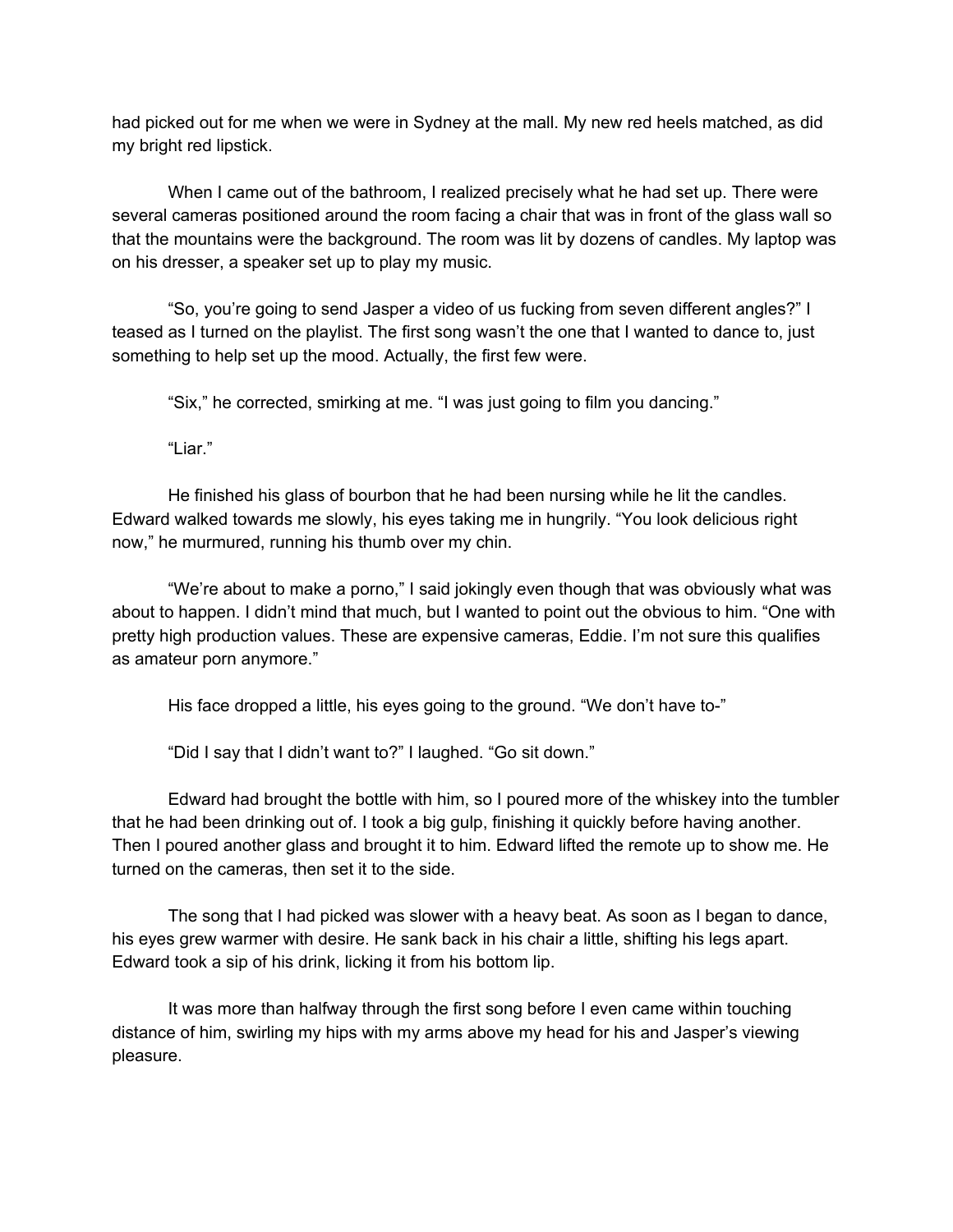He put the glass down when the next song started. I took this chance to swivel my ass in his lap, my hands on the arms of the chair to keep my balance. It just brushed him, but his erection was already rock hard in his jeans. I leaned my back against his chest, still moving my hips against him as I unbuttoned my shirt.

When I stood again, I pulled it off my arms and dropped it somewhere out of the way. I turned my back to him, playing with the skirt as I continued to dance. I dropped low and came back up slowly, making him hum in pleasure. The black fabric was added to the pile of discarded clothes. Edward ran his tongue over his teeth, his cheeks a faint pink.

I began to dance in his lap again. His erection jerked against my thighs. "It's so hard not to touch you," he whispered.

"Why can't you?" I teased.

His tongue darted out to wet his bottom lip before he looked up at me. "Because once I start, I won't stop, Isabella."

"Good," I purred. The bra was next to go.

I touched myself for him, moving my hands over my stomach and breasts as if they were his. He moaned again, sucking in a deep breath through his nose. His eyes were half-lidded, his lip between his teeth.

Then it was time for my panties to join the pile. I was left in nothing but the glittering red heels. This is what he wanted the night of the awards show.

Straddling his waist, I made sure to rub my breasts in his face. He leaned forward, breathing in my scent deeply as he did. I tilted back, my shoulders moving to the beat. When I came back up, my hair fell over my face and chest. Edward slid his hand over my cheek, pushing it out of my eyes. His fingers moved to the back of my neck, and he pulled me in for a deep kiss.

We made out for a long time, he fully dressed with me nude in his lap. I continued to move my hips to the beat against him as it changed into a different song. Then he put his hand between my legs.

"Keep dancing," he whispered against my mouth.

It was so hard to keep moving as his fingers expertly toyed with me. I lost myself to the sensation. Before the end of the song, I came easily on his hand. He pushed two of his fingers inside of me to feel the spasms, drawing them out even longer.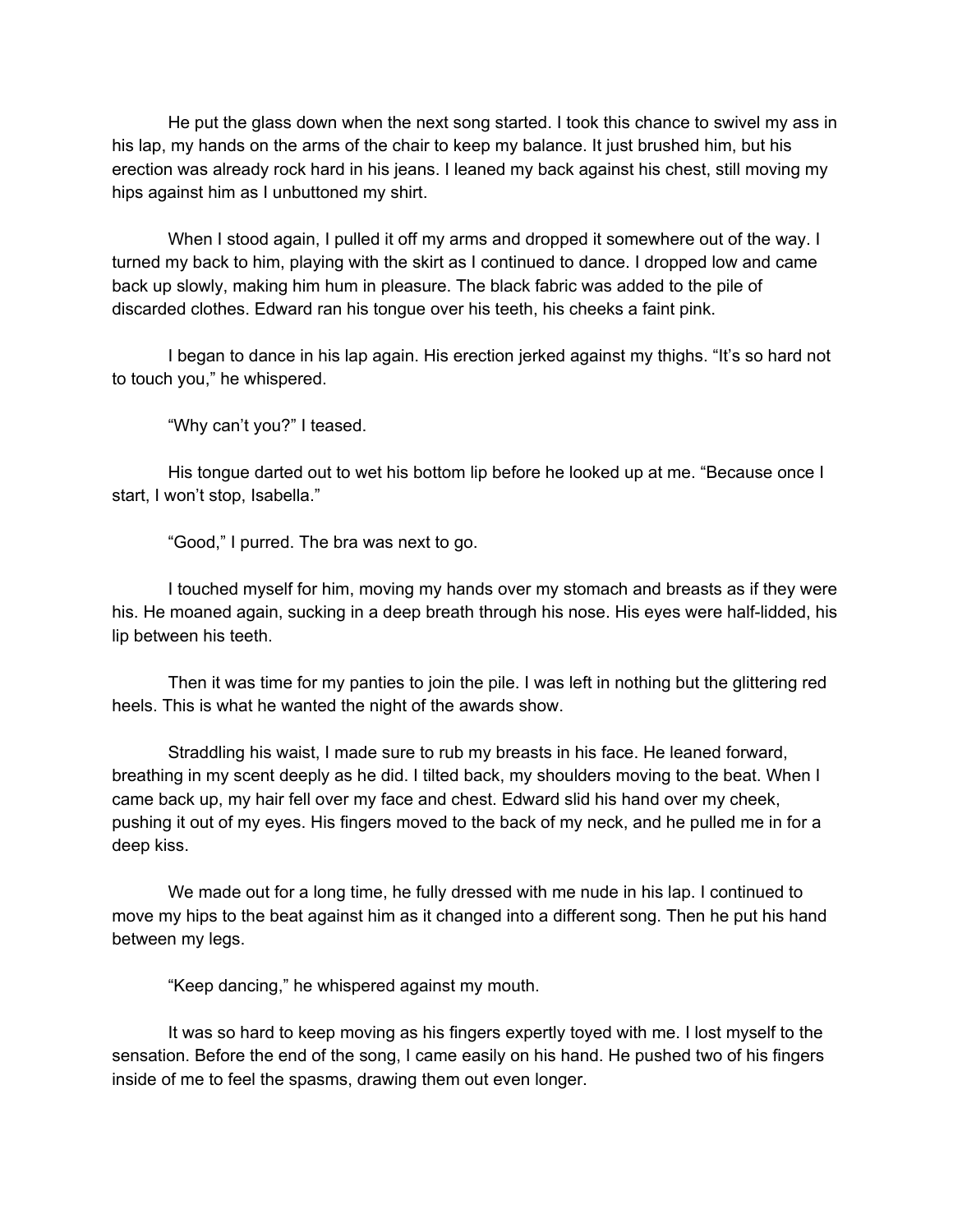"That's right. Good girl," he sighed, and I actually whimpered.

Suddenly, he picked me up and carried me the few feet to the bed. Edward laid me back and began to kiss between my breasts. My hands hurried to pull off his shirt. Once it was gone, he lifted my hands over my head and held them there as we continued to kiss.

He wasn't wearing underwear. Watching him undress still made my heart leap with joy every single time. Stroking himself gently, he looked down at me hotly. I couldn't take it. Pulling him down to the bed, I swiftly straddled his waist. It didn't matter how many times before in the day we had gone at it, I still wanted more. I needed it.

The song changed just as I slid down on him. The beat was perfect for what I wanted to do to him. His hands quickly went to my hips, holding on tightly. Slow and sensual, I fucked him hard.

I came again, too sensitive from our day. But it felt so good, I couldn't stop. I felt addicted.

"Yes!" He gasped. Taking over, he flipped me onto my back. His big hands wrapped my legs around his hips. He pounded into me, my ass completely off the bed. "OH, FUCK!" Edward shouted, his hands going to mine above my head. But he didn't pull out after he finished. Instead, he began to kiss my neck, slowly rocking his half-soft erection until it was firm enough to start moving again.

I loved dating a twenty-five-year-old.

He moved one of his hands between us, just pressing them against my clit and using our rocking to create the delicious pressure that made me cum twice more before he finished in me again. This one was so intense that he was shaking on top of me.

We laid in silence for about five minutes.

"You okay?" He whispered against my neck. I nodded, smiling as I stroked his back. Carefully, he shifted beside me. As he did, Edward mumbled, "twenty."

"What?" I asked, not sure if I heard him correctly.

"You've gotten off at least twenty times today. I lost count a couple of times, but the ones I counted for sure…" He smirked to himself, obviously very proud.

"Oh, god," I laughed, covering my face with both of my hands. "Really?"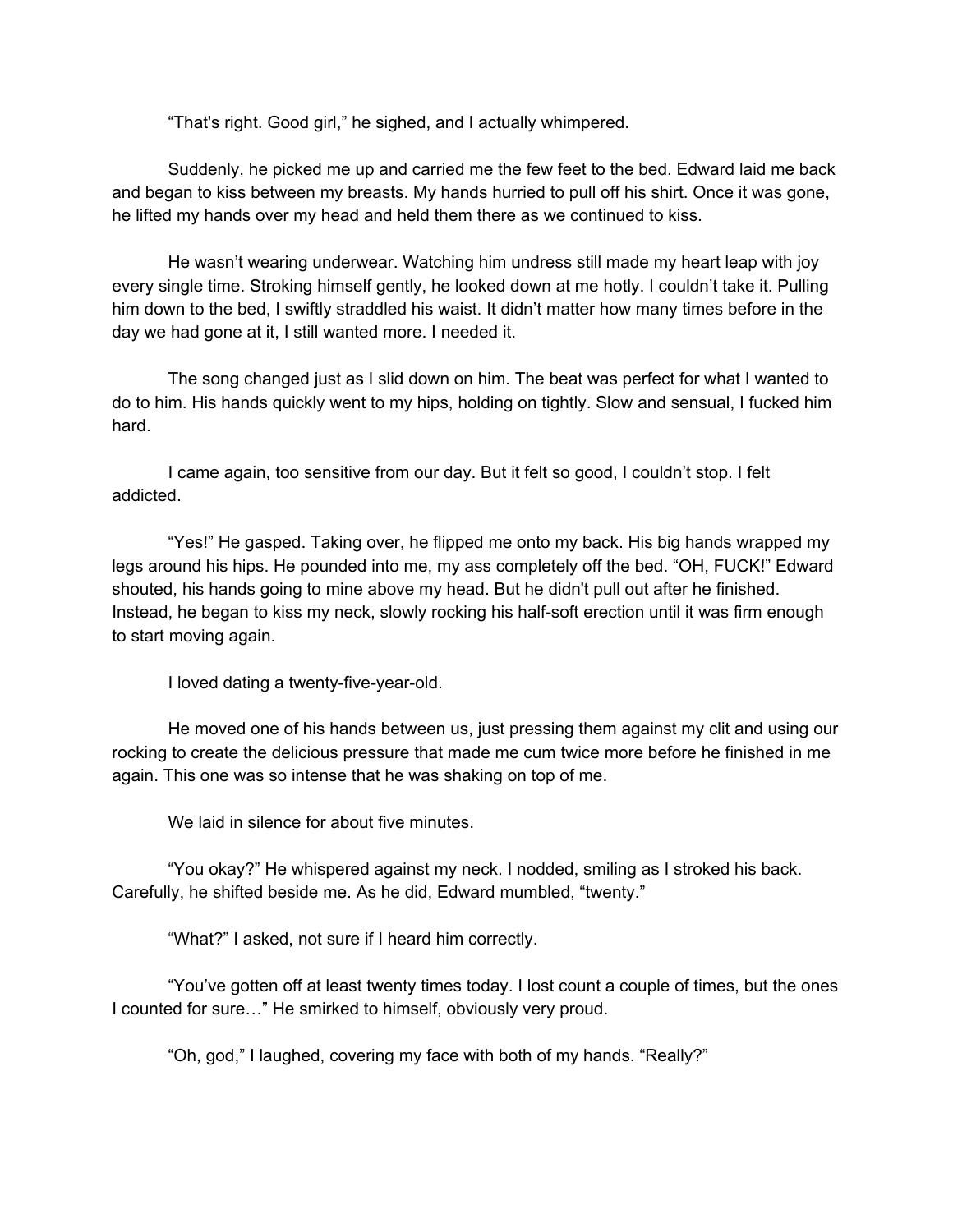"Mm, can you imagine how many Jasper and I are going to give you?" He asked as his hand moved over my stomach.

My legs snapped shut. "No," I giggled, too ticklish for anything else. We both began to laugh harder. Edward pulled me to him so that we could snuggle.

"Fuck, I need to turn off the cameras," he murmured after a few minutes.

"I'll get the remote," I offered. Before standing, I kicked off my shoes, each of them clicking to the floor. Stretching out, I popped my neck and shoulders. I was pretty sore, but anyone would be.

As soon as I tried to lock my knees to stand, my legs told me 'nope.' My ass connected with the floor with a shockingly heavy plop. It happened so quickly. I gasped in surprise before beginning to cackle.

"Are you okay?!" Edward sat up instantly.

I just continued to giggle, my face in my hands. "You fucked my legs stupid. Give me a second."

"Well, I told you to stretch."

I swatted him, earning a cat-like grin. He began to laugh as well, leaning over to help me to my feet before kissing me deeply once I got back on the bed.

"You know what? You stay there. I'll get the remote. And I'll fetch you some more aspirin. Do you have a bottle of water?"

I threw a pillow at him.

Several hours later, we laid in bed once again. Edward was happily fast asleep and had been for a long time. He was exhausted from our fun. Deservedly so. And so was I, but I couldn't get my mind to relax. It was three or four, and I was restless. I didn't want to bother him. So, I decided to take my phone with me out onto the patio.

There was a message from Jasper waiting for me from earlier in the evening. We had texted some throughout the day, but he had worked and then gone out with his friends. I responded back, and he asked why I was awake just a minute later.

"I couldn't relax," I admitted to him in a text.

The phone rang in my palm.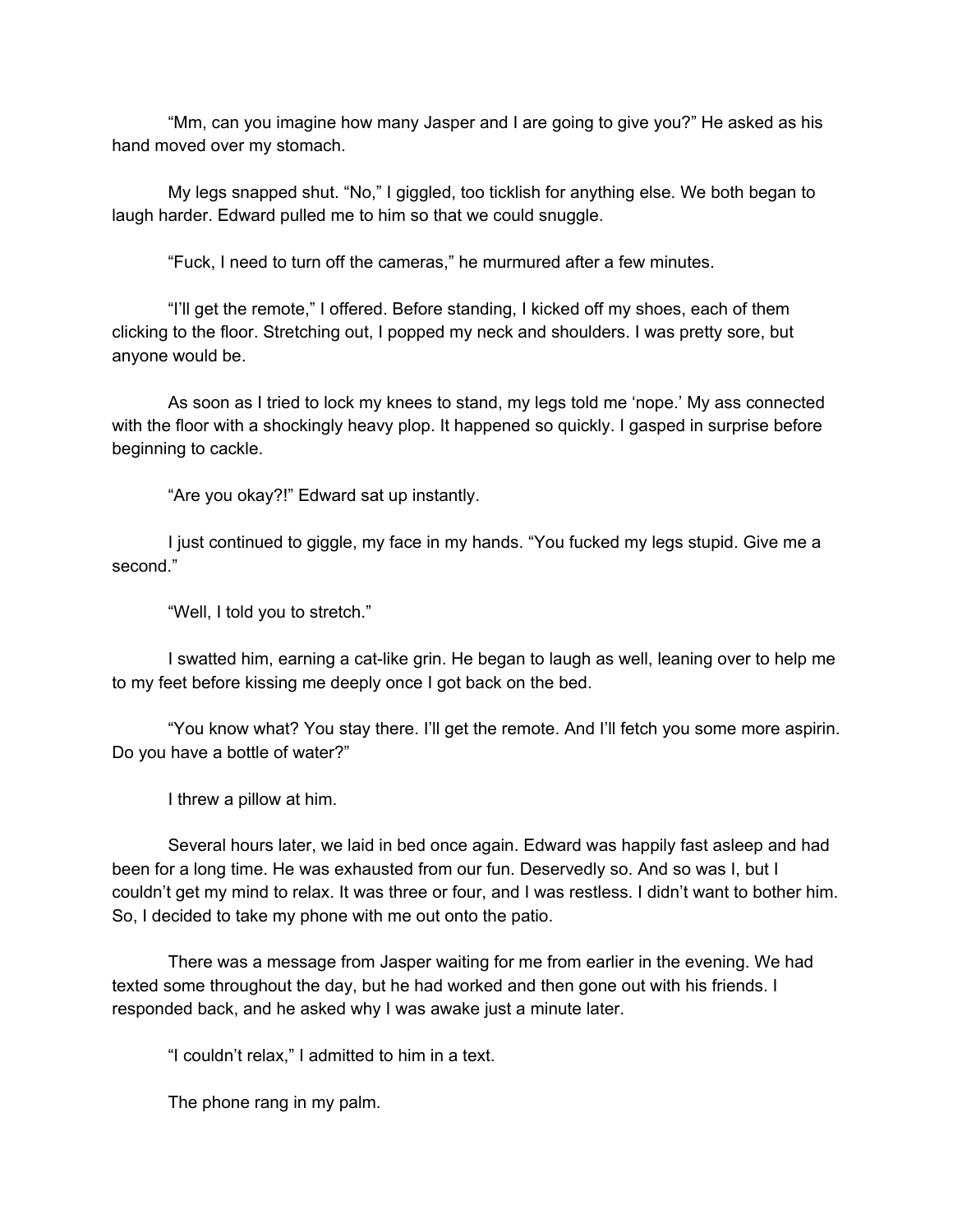"After the fun day that you've apparently had, and you can't relax?" He teased. Jasper had obviously been drinking some. His voice was high-pitched and funny. "That's usually Tony's problem, not yours."

"Tony," I used his name playfully, "is good and asleep right now, actually. I assume that he very proudly told you what he accomplished today in great detail."

"Not exactly in specifics yet. He said that the two of you fucked like rabbits and that he helped you break your daily record."

I licked my bottom lip. "That's it?"

"Yup," he popped the p. I giggled. I couldn't help it. If he only knew. "What?"

It wasn't like Edward was going to keep it a secret from him. It would probably make him feel better that I was telling him actually. "Well, we tried strap-ons today for one."

He turned on Facetime before he answered, his nose was very close to the screen. "Oh, really?" I giggled again. "How… How- how did it go?" He stuttered out. His face was flushed red. Jasper blinked several times, his light blond eyelashes against his cheeks.

"Well, first, you should see how many things he bought," I began cheerfully. I was going to draw this out a little. "When they arrived, he started opening them like Christmas morning. Then he asked if I would try one on for him. To model. It was…" I licked my lips and swallowed before shaking my head. "It looked like boxers briefs, and there were things inside as well. For me. He helped me put them on. Edward actually got me off just sucking on it, too. It felt amazing."

"I wish I could have been there to watch that," Jasper said hotly. He bit his bottom lip, his warm blue eyes examining my face as he did.

"So do I," I breathed, playing with one of my curls. "After he got me off, I decided it was his turn. I gave him a blow job, and I began to finger him," I said a bit faster, getting a little more flustered with my words.

"Have you ever done that before?"

I shook my head. "No."

He took in an unsteady breath, his mouth moving from one side to the other as he considered his next question. It made his nose wiggle. "Did he like it?"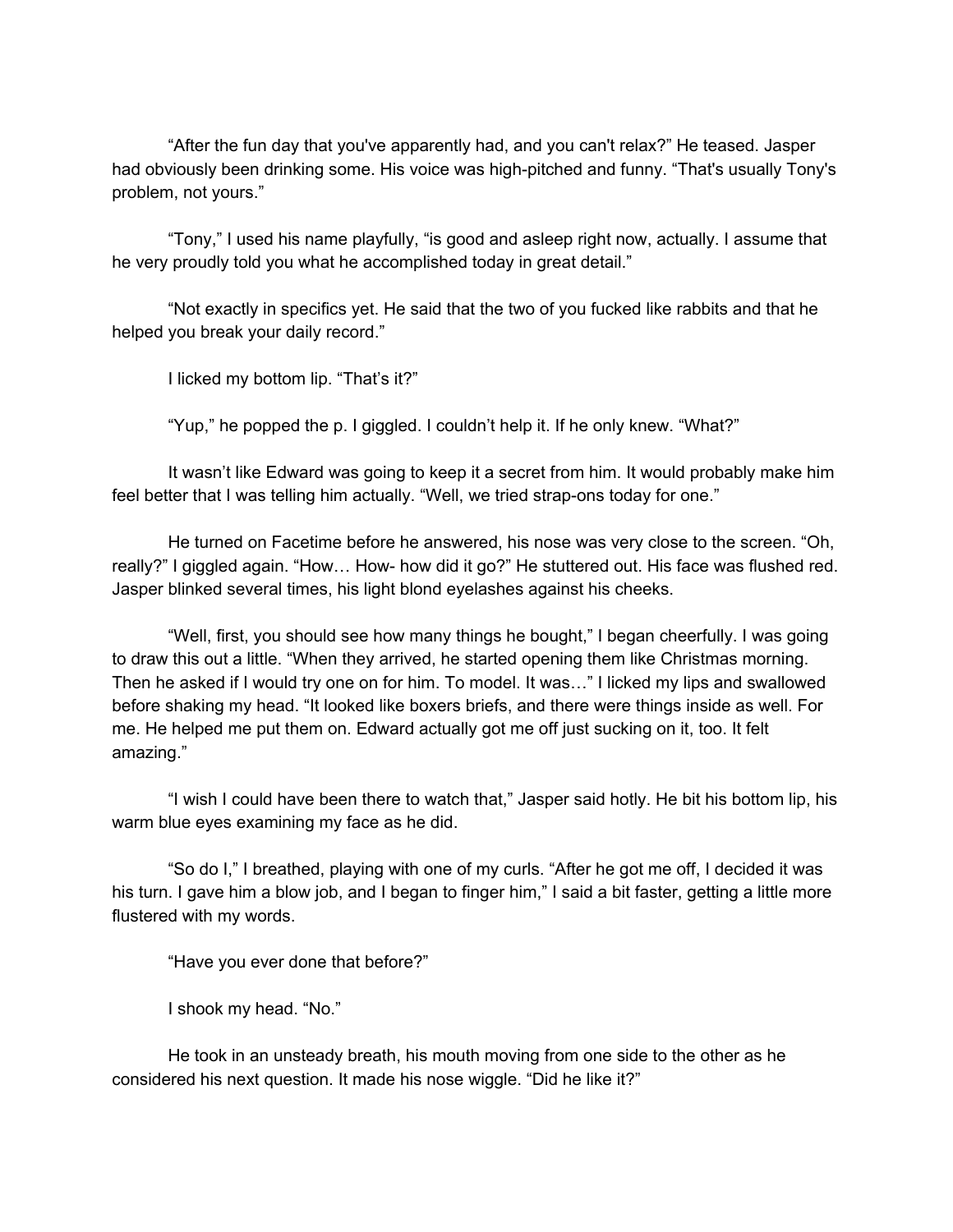"Yes… So much, in fact, that he begged me to fuck him in the ass. And I did." I took a breath. "Until we both came. He's already talking about how he wants bigger," I laughed a bit nervously, biting my bottom lip. I felt like I was on fire, telling him over the phone like this while he watched me. "He wants you so badly. Edward is annoyed with himself because he didn't ask you to sooner in Sydney."

Jasper shook his head in answer, sighing. He looked away for a moment, bringing an unlit cigarette from behind his ear then back again anxiously. "He wasn't ready. I knew that. It wasn't the right time. Too much was going on."

"I think so, too," I breathed.

He made a little face, fiddling with the earlobe holding his smoke. It was apparent that he was trying to resist the urge and was losing the battle. I could have used one of them myself. "I'm surprised that he's ready now," Jasper admitted. "I didn't know if he ever would be. And it would have been fine if that were the case, but…" he trailed off.

"But he did enjoy it."

Nodding, he looked at me slyly. "That is good to know."

I laughed a little to myself. "You better get ready. Edward doesn't hold back when it comes to the things that he enjoys."

There was a pause, his face instantly sadder. His deep blue eyes clouded, one side of his face pinching together as if he was in pain but trying to bare it. He wasn't looking at me when he answered. "He used to."

My heart broke for him.

"Not anymore." I shook my head again and smiled. I just wanted to lighten the mood a bit. "You're going to have fun."

He laughed a bit and cleared his throat. "Um, I'm usually more of a Top, if I'm being honest. I mean, I love it when Tony fucks me and want him to do it to me over and over again, but it's… it's rather nice knowing that I'll be able to return the favor. It's one of my longest-running fantasies, and it's crazy to think that one day, I'm going to be able to fulfill it."

"Oh, baby, at this point, I'm not sure you have a choice. He's going to be begging for you to take him," I commented with a smirk before rolling my eyes and shaking my head. "I don't think that he realizes how small that toy actually was, though. Two extra inches isn't much until it's going inside of your body. You're so much bigger," I spoke seductively in a way that he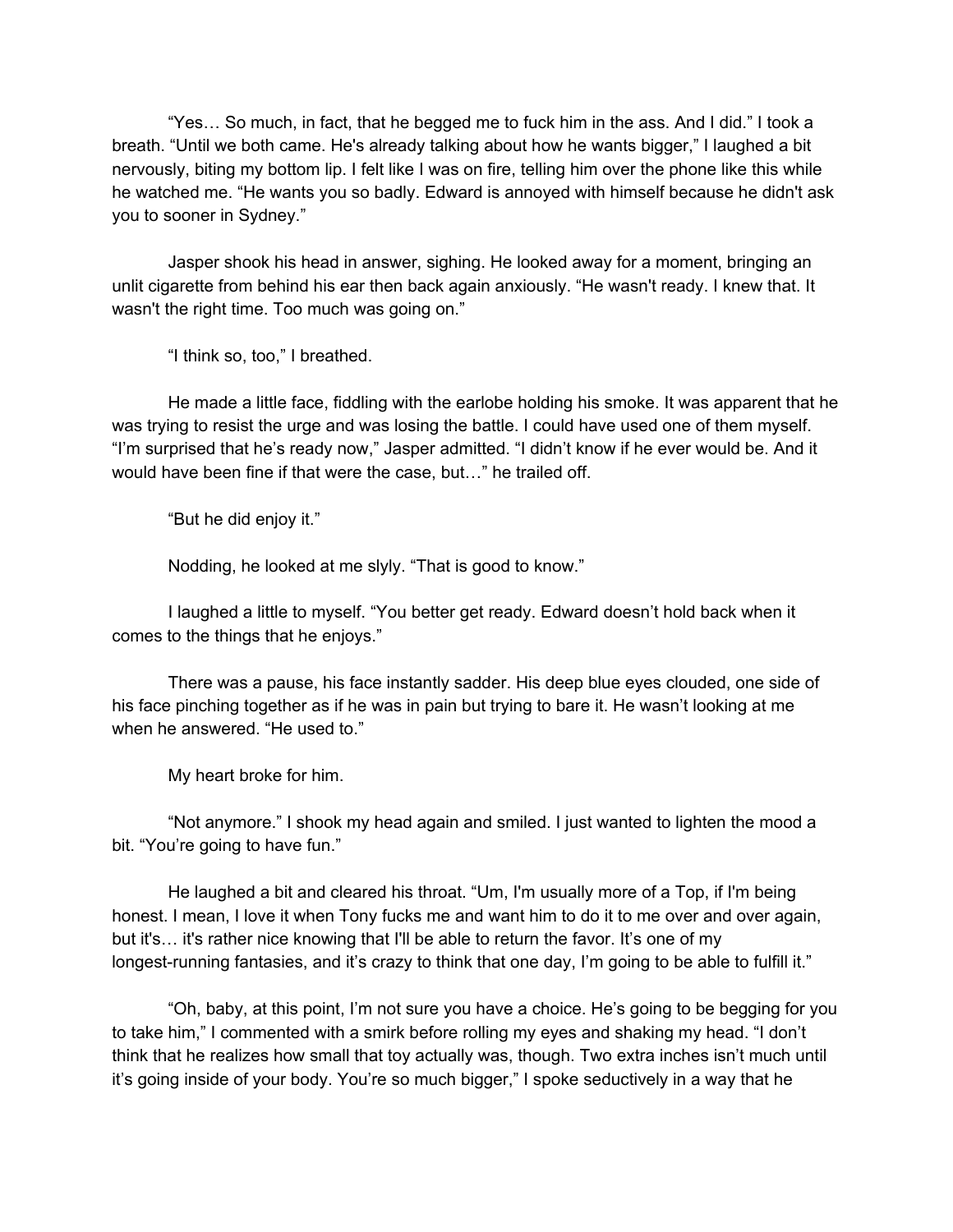obviously liked. Jasper's smile turned warm as it curved to one side, his eyes going over my face. Men were so easy to please.

"Well, I'll just have to fuck him as gently as possible," he said mischievously, but I could see that his cheeks were red with the excitement of just the idea of it. "I've literally imagined him begging me to fuck him so many times. It scares me a little now. I don't want to hurt him. Or scare him away."

"You won't," I promised. "Just use your fingers on him first with way too much lubrication. It should be fine." He chuckled at my words. "I wish you were here to help me with this. I know you could do everything better than me."

"He loved what you did to him, though, didn't he?" He asked curiously.

I paused for a long time before shaking my head. "Yeah, but-"

Jasper stopped me. "But what, dove?" He cocked his head to the side, his fluid eyes watching me. I kind of shrugged my shoulders and shook my head again. "You are one of the most sexually confident women that I have ever met. You know that he loved it. You know that you're a rock star in bed. What's really a matter, huh?" We looked at each other for a long time. He tilted his head some more, gazing at me. Jasper was really waiting for an answer. I blinked, looking away and sighed.

"Edward kept going on about how spoiled he was today. How good I am to him. But even today, he was working towards making me happy. He was focusing on giving me pleasure. And I've acted like such a brat this week-"

He snorted, interrupting me again. "Tony might have been giving you joy, but that high score was all for him. You should know that, dove. You know what kind of man he is. He views everything as an achievement to unlock, and you gave him an exciting challenge," he said teasingly before getting more serious. He tugged at his earlobe, his smirk a little sad. "Your whole world has changed in the past year, and it's okay to be cranky and overwhelmed sometimes. If he had done the same thing, you would have already forgotten about it."

I shrugged. "That's different."

"How?" He shook his head. Jasper didn't really want me to answer. "Little girl, I adore you, but your anxiety is going to eat you alive. When is the next time that you go to your therapist, huh?"

"I don't know. I didn't really… feel… anything with the last one. If that makes sense," I sighed. He nodded in answer. We watched each other for a long minute on the screen. "I think that I might have to try a different one. I think it's time to up my anxiety medication again or try a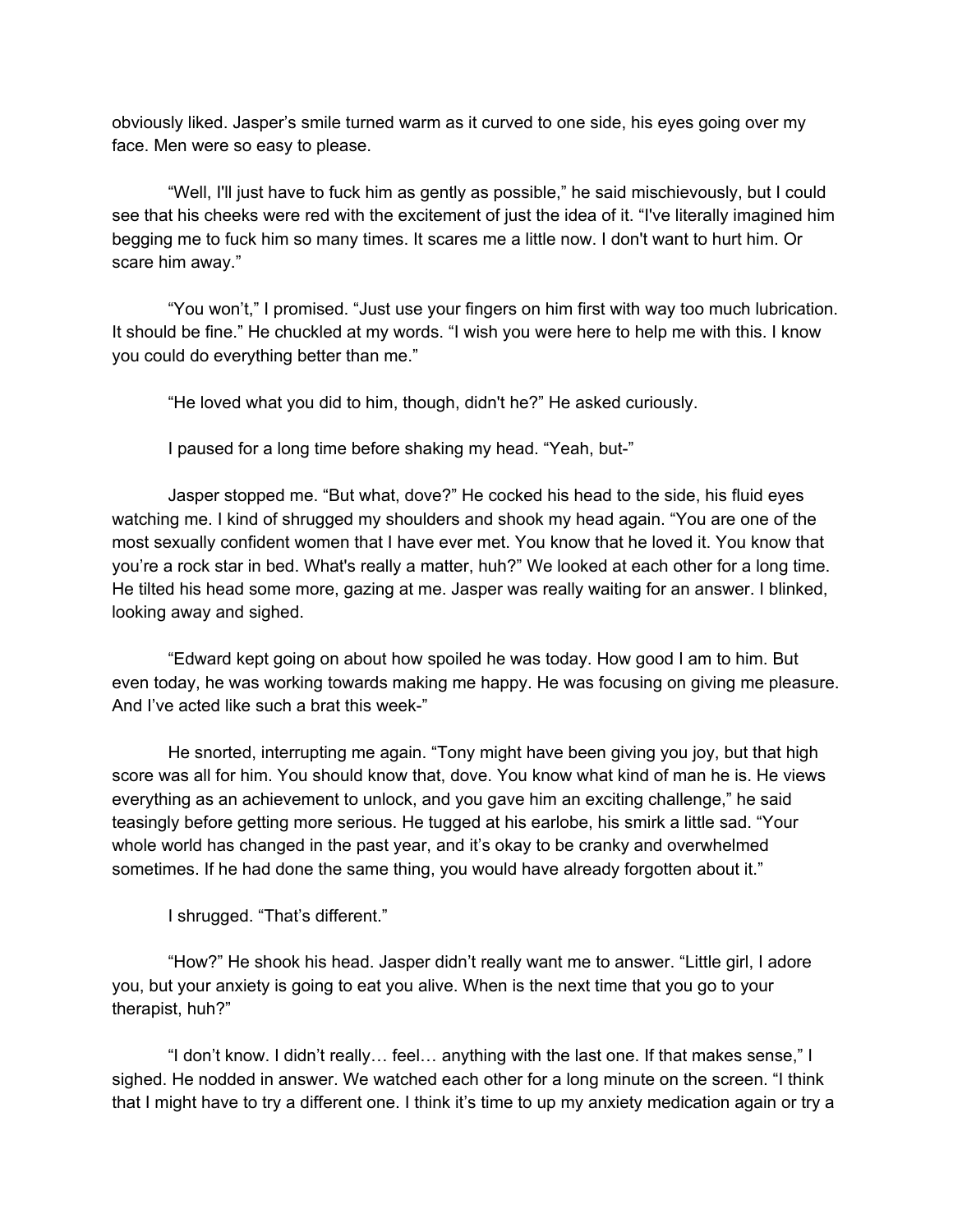different one. I don't want to, though. What if it happens again, Jasper?" The words just came tumbling out.

"The IUD is different, right? Different chemicals. You're on another medication."

I nibbled on the side of my thumb gently. "Yeah."

His forehead scrunched up, his lips pursed up for a second. "If it's that much of a concern, take out the IUD. We can wear condoms. Deal with your anxiety first."

"It's stupid to-" I began, but he quickly cut me off.

"No, It's stupid to worry about something like that. Do what you need to do to feel better in your own skin. I can't imagine what's going on in your head right now. You need to find someone that you can talk to, someone that knows how to help."

I sighed, feeling as if I was going to cry suddenly. I held it in, though. "I should be happier."

"Says who?"

"Me," I laughed lightly. I shook my head. "I've got everything now."

"You just found out that your father died! You're mourning. So much more than just him, too. You're grieving the life you should have had with your family. And you've moved away from your life-long best friend for the first time, too. Something that I have experience with mind you. I know how hard that is. You may have a lot to be happy about, but... You're a stranger in a strange land doing strange things. That would be enough. Add in everything else… You had a freakout for a good reason."

I nodded, still chewing on my thumb. He wasn't wrong. For a long minute, I looked out at the mountains before I finally glanced back at my cell phone screen. "I'll look for another doctor in the morning and set up an appointment for this week. You're right. Thank you for being frank with me. I still feel bad about my little tantrum from earlier this week, though. I think that I said something that I shouldn't have to Edward. And it scares me."

"What's that?"

"That I don't want to go to set all the time and just watch him work."

He chuckled lightly. "Dove, he knows that."